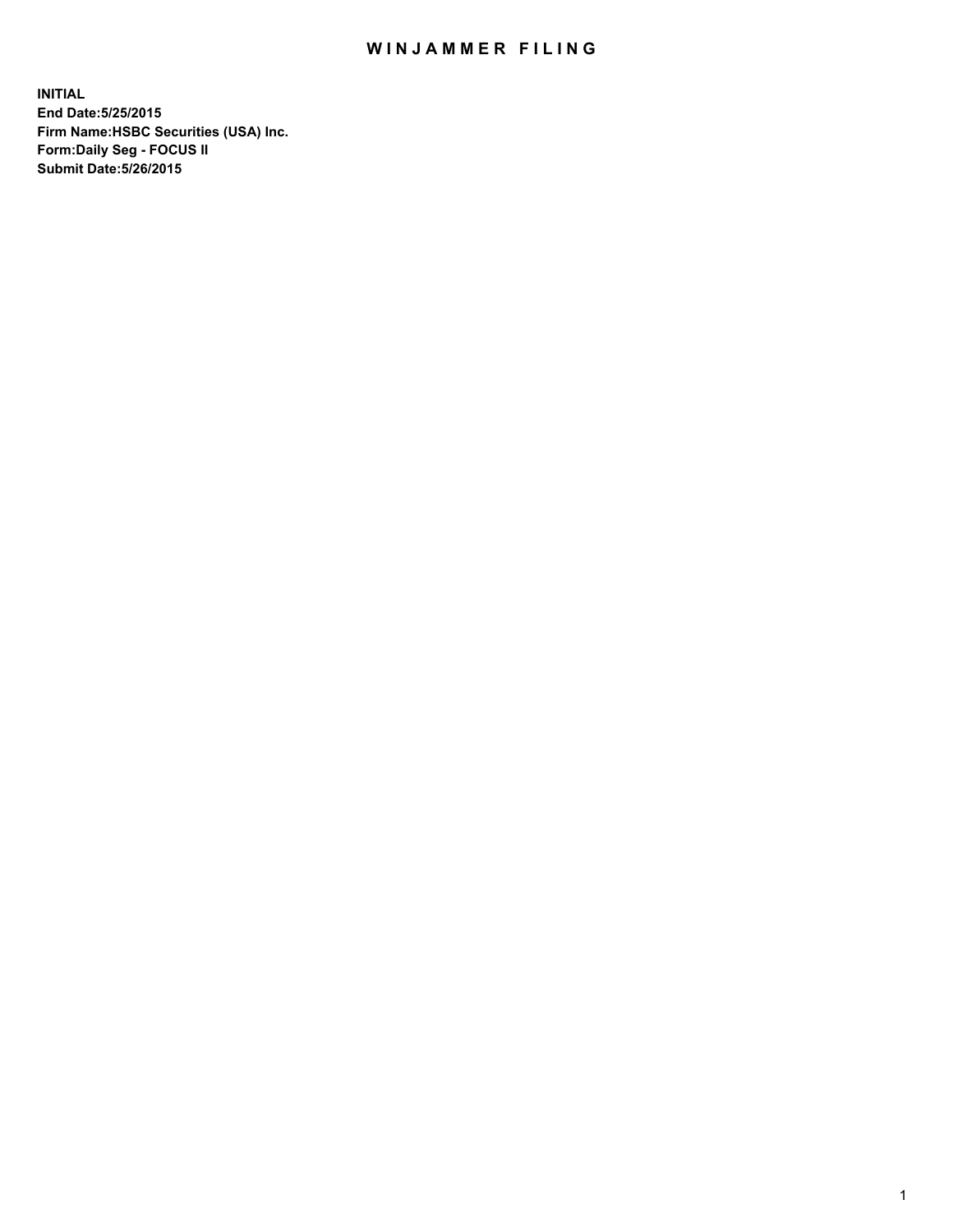## **INITIAL End Date:5/25/2015 Firm Name:HSBC Securities (USA) Inc. Form:Daily Seg - FOCUS II Submit Date:5/26/2015 Daily Segregation - Cover Page**

| Name of Company<br><b>Contact Name</b><br><b>Contact Phone Number</b><br><b>Contact Email Address</b>                                                                                                                                                                                                                          | <b>HSBC Securities (USA) Inc.</b><br><b>Steven Richardson</b><br>212-525-6445<br>steven.richardson@us.hsbc.com |
|--------------------------------------------------------------------------------------------------------------------------------------------------------------------------------------------------------------------------------------------------------------------------------------------------------------------------------|----------------------------------------------------------------------------------------------------------------|
| FCM's Customer Segregated Funds Residual Interest Target (choose one):<br>a. Minimum dollar amount: ; or<br>b. Minimum percentage of customer segregated funds required:%; or<br>c. Dollar amount range between: and; or<br>d. Percentage range of customer segregated funds required between: % and %.                        | 50,000,000<br>0 <sub>0</sub><br>0 <sub>0</sub>                                                                 |
| FCM's Customer Secured Amount Funds Residual Interest Target (choose one):<br>a. Minimum dollar amount: ; or<br>b. Minimum percentage of customer secured funds required:%; or<br>c. Dollar amount range between: and; or<br>d. Percentage range of customer secured funds required between:% and%.                            | 10,000,000<br><u>0</u><br>0 <sub>0</sub><br>0 <sub>0</sub>                                                     |
| FCM's Cleared Swaps Customer Collateral Residual Interest Target (choose one):<br>a. Minimum dollar amount: ; or<br>b. Minimum percentage of cleared swaps customer collateral required:% ; or<br>c. Dollar amount range between: and; or<br>d. Percentage range of cleared swaps customer collateral required between:% and%. | 30,000,000<br>00<br><u>00</u>                                                                                  |

Attach supporting documents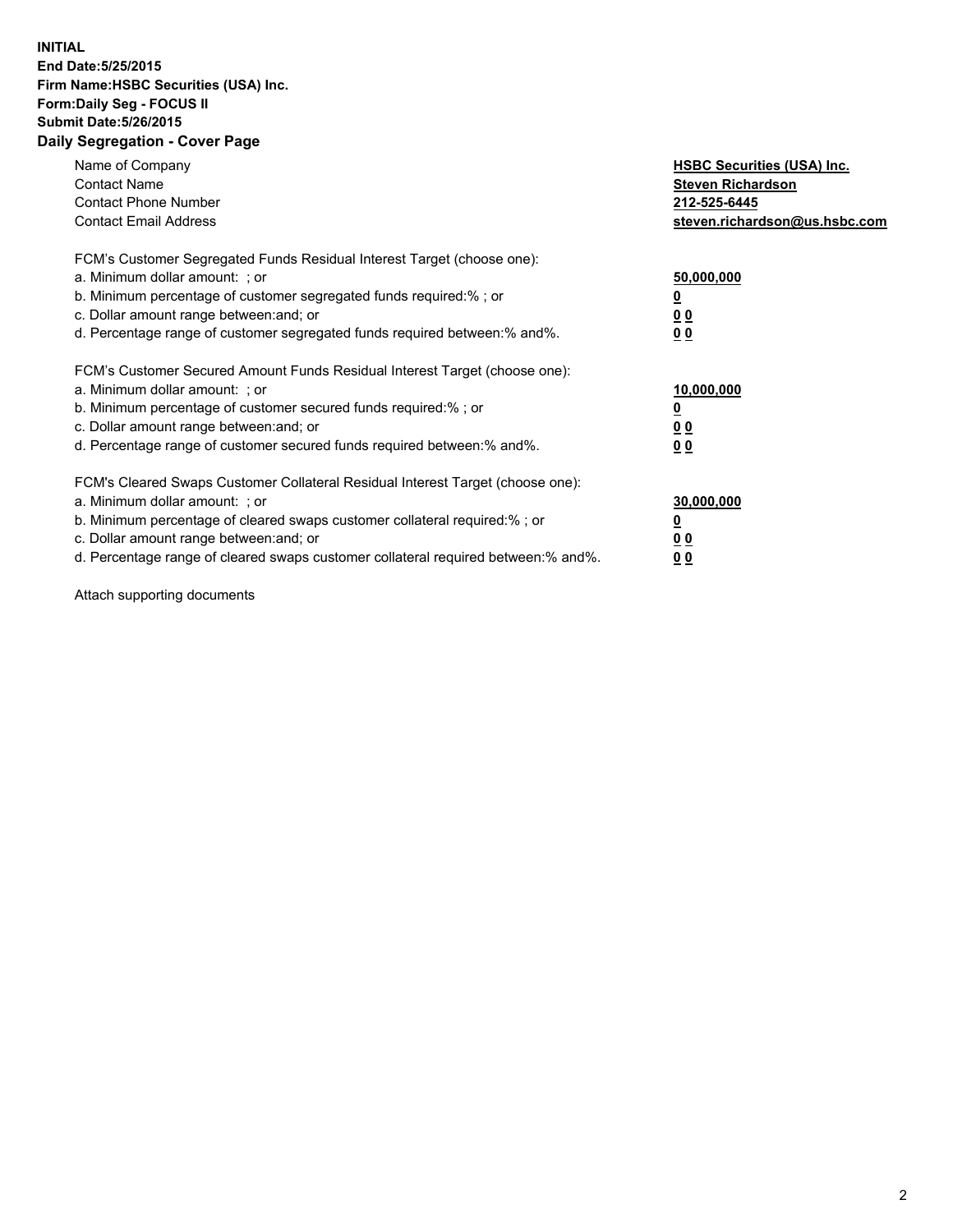**INITIAL End Date:5/25/2015 Firm Name:HSBC Securities (USA) Inc. Form:Daily Seg - FOCUS II Submit Date:5/26/2015 Daily Segregation - Secured Amounts**

Foreign Futures and Foreign Options Secured Amounts Amount required to be set aside pursuant to law, rule or regulation of a foreign government or a rule of a self-regulatory organization authorized thereunder **0** [7305] 1. Net ledger balance - Foreign Futures and Foreign Option Trading - All Customers A. Cash **60,616,289** [7315] B. Securities (at market) **30,540,231** [7317] 2. Net unrealized profit (loss) in open futures contracts traded on a foreign board of trade **5,517,942** [7325] 3. Exchange traded options a. Market value of open option contracts purchased on a foreign board of trade **0** [7335] b. Market value of open contracts granted (sold) on a foreign board of trade **0** [7337] 4. Net equity (deficit) (add lines 1. 2. and 3.) **96,674,462** [7345] 5. Account liquidating to a deficit and account with a debit balances - gross amount **214,366** [7351] Less: amount offset by customer owned securities **-210,362** [7352] **4,004** [7354] 6. Amount required to be set aside as the secured amount - Net Liquidating Equity Method (add lines 4 and 5) **96,678,466** [7355] 7. Greater of amount required to be set aside pursuant to foreign jurisdiction (above) or line 6. **96,678,466** [7360] FUNDS DEPOSITED IN SEPARATE REGULATION 30.7 ACCOUNTS 1. Cash in banks A. Banks located in the United States **23,671,175** [7500] B. Other banks qualified under Regulation 30.7 **0** [7520] **23,671,175** [7530] 2. Securities A. In safekeeping with banks located in the United States **30,540,231** [7540] B. In safekeeping with other banks qualified under Regulation 30.7 **0** [7560] **30,540,231** [7570] 3. Equities with registered futures commission merchants A. Cash **0** [7580] B. Securities **0** [7590] C. Unrealized gain (loss) on open futures contracts **0** [7600] D. Value of long option contracts **0** [7610] E. Value of short option contracts **0** [7615] **0** [7620] 4. Amounts held by clearing organizations of foreign boards of trade A. Cash **0** [7640] B. Securities **0** [7650] C. Amount due to (from) clearing organization - daily variation **0** [7660] D. Value of long option contracts **0** [7670] E. Value of short option contracts **0** [7675] **0** [7680] 5. Amounts held by members of foreign boards of trade A. Cash **62,967,334** [7700] B. Securities **0** [7710] C. Unrealized gain (loss) on open futures contracts **5,517,942** [7720] D. Value of long option contracts **0** [7730] E. Value of short option contracts **0** [7735] **68,485,276** [7740] 6. Amounts with other depositories designated by a foreign board of trade **0** [7760] 7. Segregated funds on hand **0** [7765] 8. Total funds in separate section 30.7 accounts **122,696,682** [7770] 9. Excess (deficiency) Set Aside for Secured Amount (subtract line 7 Secured Statement Page 1 from Line 8) **26,018,216** [7380] 10. Management Target Amount for Excess funds in separate section 30.7 accounts **10,000,000** [7780] 11. Excess (deficiency) funds in separate 30.7 accounts over (under) Management Target **16,018,216** [7785]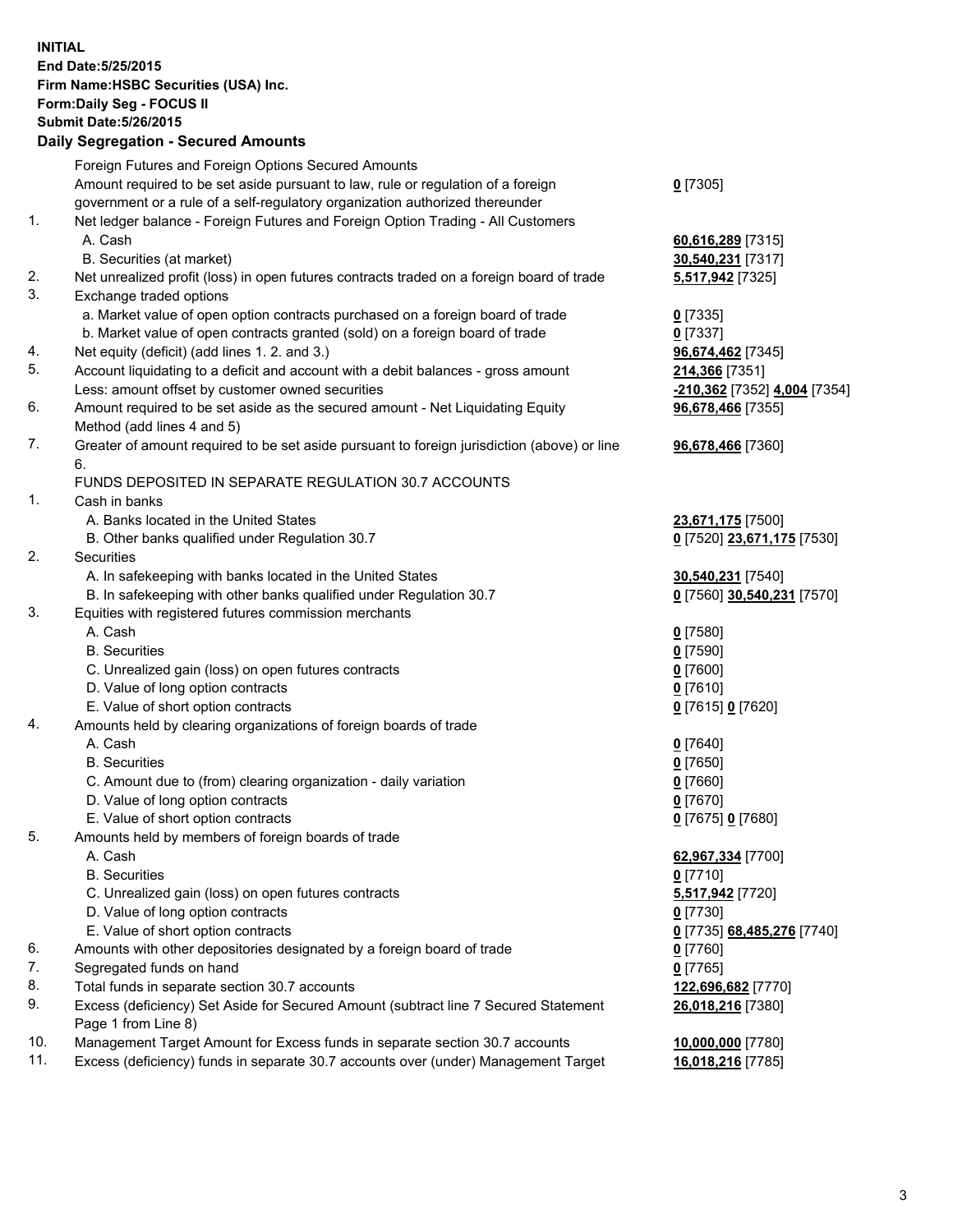| <b>INITIAL</b> | End Date: 5/25/2015<br>Firm Name: HSBC Securities (USA) Inc.                                   |                            |
|----------------|------------------------------------------------------------------------------------------------|----------------------------|
|                | Form: Daily Seg - FOCUS II                                                                     |                            |
|                | <b>Submit Date: 5/26/2015</b>                                                                  |                            |
|                | Daily Segregation - Segregation Statement                                                      |                            |
|                | SEGREGATION REQUIREMENTS(Section 4d(2) of the CEAct)                                           |                            |
| 1.             | Net ledger balance                                                                             |                            |
|                | A. Cash                                                                                        | 26,743,149 [7010]          |
|                | B. Securities (at market)                                                                      | 660,037,035 [7020]         |
| 2.             | Net unrealized profit (loss) in open futures contracts traded on a contract market             | 318,447,617 [7030]         |
| 3.             | Exchange traded options                                                                        |                            |
|                | A. Add market value of open option contracts purchased on a contract market                    | 91,298,795 [7032]          |
|                | B. Deduct market value of open option contracts granted (sold) on a contract market            | $-5,163,830$ [7033]        |
| 4.             | Net equity (deficit) (add lines 1, 2 and 3)                                                    | 1,091,362,766 [7040]       |
| 5.             | Accounts liquidating to a deficit and accounts with                                            |                            |
|                | debit balances - gross amount                                                                  | 4,108,538 [7045]           |
|                | Less: amount offset by customer securities                                                     | -4,108,538 [7047] 0 [7050] |
| 6.             | Amount required to be segregated (add lines 4 and 5)                                           | 1,091,362,766 [7060]       |
|                | FUNDS IN SEGREGATED ACCOUNTS                                                                   |                            |
| 7.             | Deposited in segregated funds bank accounts                                                    |                            |
|                | A. Cash                                                                                        | 32,801,753 [7070]          |
|                | B. Securities representing investments of customers' funds (at market)                         | $0$ [7080]                 |
|                | C. Securities held for particular customers or option customers in lieu of cash (at<br>market) | 181,180,283 [7090]         |
| 8.             | Margins on deposit with derivatives clearing organizations of contract markets                 |                            |
|                | A. Cash                                                                                        | 245,272,747 [7100]         |
|                | B. Securities representing investments of customers' funds (at market)                         | 137,253,409 [7110]         |
|                | C. Securities held for particular customers or option customers in lieu of cash (at<br>market) | 478,856,752 [7120]         |
| 9.             | Net settlement from (to) derivatives clearing organizations of contract markets                | 377,650 [7130]             |
| 10.            | Exchange traded options                                                                        |                            |
|                | A. Value of open long option contracts                                                         | 91,298,795 [7132]          |
|                | B. Value of open short option contracts                                                        | $-5,163,830$ [7133]        |
| 11.            | Net equities with other FCMs                                                                   |                            |
|                | A. Net liquidating equity                                                                      | 34,868,709 [7140]          |
|                | B. Securities representing investments of customers' funds (at market)                         | <u>0</u> [7160]            |
|                | C. Securities held for particular customers or option customers in lieu of cash (at<br>market) | $0$ [7170]                 |
| 12.            | Segregated funds on hand                                                                       | $0$ [7150]                 |
| 13.            | Total amount in segregation (add lines 7 through 12)                                           | 1,196,746,268 [7180]       |
| 14.            | Excess (deficiency) funds in segregation (subtract line 6 from line 13)                        | 105,383,502 [7190]         |
| 15.            | Management Target Amount for Excess funds in segregation                                       | 50,000,000 [7194]          |
| 16.            | Excess (deficiency) funds in segregation over (under) Management Target Amount                 | 55,383,502 [7198]          |
|                | <b>Excess</b>                                                                                  |                            |